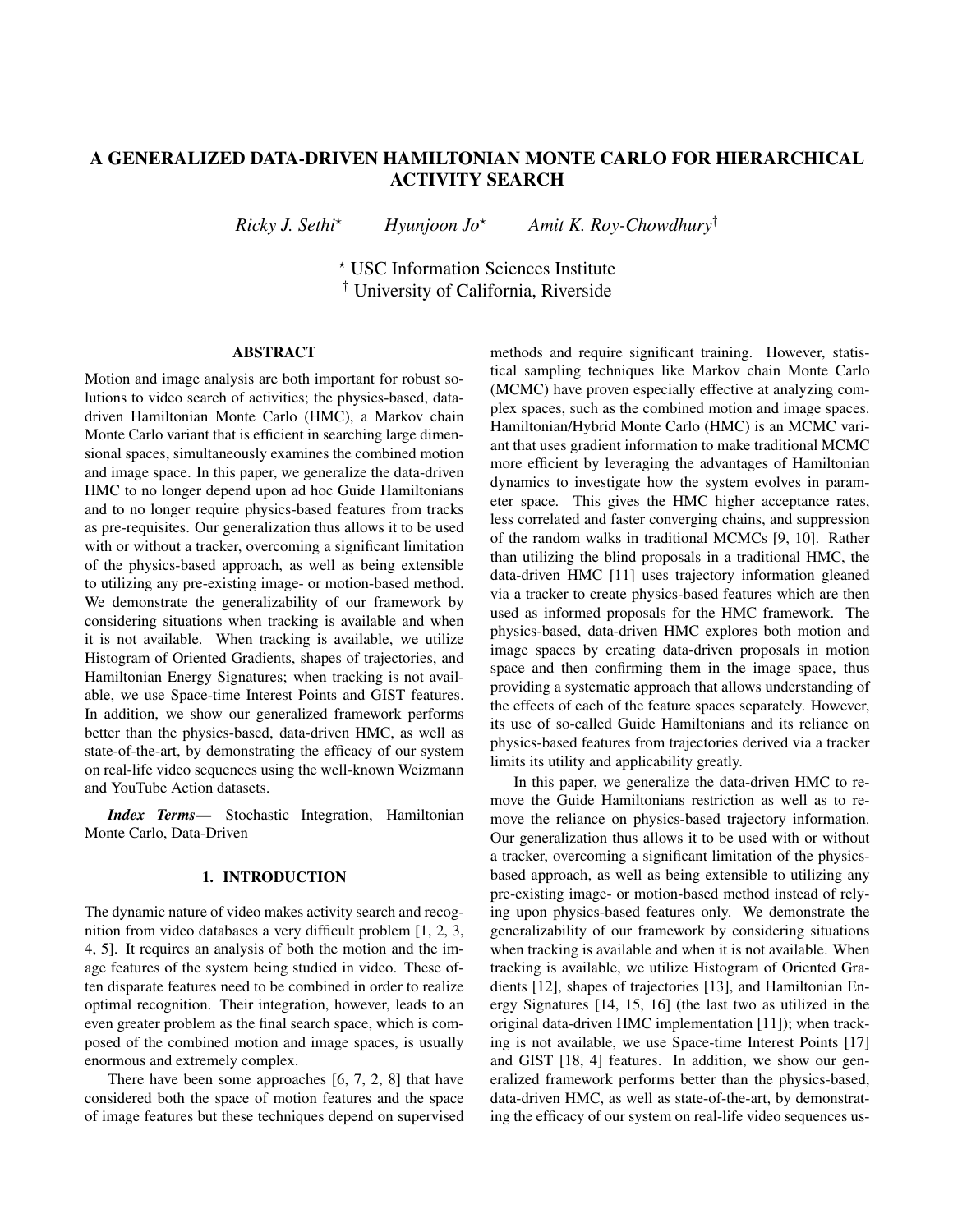ing the well-known Weizmann and YouTube Action datasets. Finally, our generalized, data-driven HMC can utilize either image or motion space proposals, as opposed to being limited to only using motion-based proposals as in the physics-based data-driven HMC. We are thus able to bring the full power of the data-driven HMC framework to video analysis.

## Algorithm 1 Generalized Data-Driven HMC (DDHMC)

Here,  $v_{query}$  is the query video and  $v_i$  is the  $i^{th}$  input video clip from the database.  $D_{Motion}(v_i, v_{query})$  is the distance between the query video and the  $i^{th}$  input video clip from the database based on Motion information and  $D_{Image}(v_i, v_{query})$  is the distance based on Image information.  $P_{Image}(D_q)$  finds the video clip with the distance score closest to the distance score,  $D_q$ , in the Image space.  $K(D(v_i, v_{query}))$  is the density estimator. Initialize the chain with  $\Delta t, q_o \sim e^{-K(D_{Image}(v_o, v_{query}))},$  and  $v_o = P_{Image}(D_{q_o}).$ 

1: **for** 
$$
i = 1
$$
 to *nsamples* **do**  
\n2: // **Step 1**. Data-Dirven step  
\n3: flag = true  
\n4: **while** (flag) **do**  
\n5: draw  $v_i' \sim e^{-K(D_{Motion}(v_i, v_{query}))}$   
\n6: draw  $\alpha \sim U[0, 1]$   
\n7: **if**  $\alpha > min\left(1, \frac{D_{Motion}(v_i', v_{query})}{D_{Motion}(v_{i-1}, v_{query})}\right)$  then  
\n8: flag = false  
\n9: **end if**  
\n10: **end while**  
\n11:  $p = D_{Motion}(v_i', v_{query})$   
\n12:  $(q^o, p^o) = (q_{i-1}, p)$   
\n13: // **Step 2**. Dynamic Transition Step (LeapFrog)  
\n14: **for**  $j = 1$  to L **do**  
\n15:  $p^j - \frac{1}{2} = p^{j-1} - \frac{\Delta t}{2} \cdot \nabla U(q^{j-1})$   
\n16:  $q^j = q^{j-1} - \Delta t \cdot p^{j-\frac{1}{2}}$   
\n17:  $p^j = p^{j-\frac{1}{2}} - \frac{\Delta t}{2} \cdot \nabla U(q^j)$   
\n18: **end for**  
\n19:  $v^L = P_{Image}(D_qL)$   
\n20:  $q^L = D_{Image}(v^L, v_{query})$   
\n21:  $(q^{'}, p^{'}) = (q^L, p^L)$   
\n22: // **Step 3**. Final Metropolis-Hastings Step  
\n23: draw  $\alpha \sim U[0, 1]$   
\n24:  $\delta H = H(q^{'}, p^{'}) - H(q^o, p^o)$   
\n25: **if**  $\alpha < min(1, e^{-\delta H})$  **then**  
\n26:  $(q_i, p_i) = (q^{'}, p^{'})$   
\n27: **else**  
\n28:  $(q_i, p_i) = (q_{i-1}, p_{i-1})$   
\n29: **end for**<

#### 2. IMAGE AND MOTION SPACE INPUTS

The inputs to the generalized data-driven HMC are the Image space probability density function (pdf)  $(\pi(f))$  and the Motion space pdf  $(\pi(\tau))$ . We compute these using a density estimator (Section 2.3) on the Image and Motion space similarities calculated between the query clip and every clip in the test database. Since we only need similarities, our construction provides flexibility on the particular methods employed to calculate either Image or Motion features; usually, one space can give a broad idea but detailed analysis has to be in the other space. As such, we can use well-established methods in computer vision to calculate image or motion features since such analysis is a well-known area in activity recognition [1], instead of being constrained to only using physicsbased trajectory features as in the physics-based data-driven HMC. We demonstrate the versatility and extensibility of our framework by employing two different approaches for both the Motion space and Image space calculation in these experiments, as detailed below.

#### 2.1 The Motion Space

We consider two situations here: one, where tracking is available and two, where tracking is not available. If tracking is feasible on a dataset (e.g., on the Weizmann dataset), we use the object detector from [19] to ensure the video is segmented into objects and their motion is given. Then, from the physical motion and location information of objects over time, we can utilize a plethora of motion features based on trajectories. In particular, we compute similarity scores between the computed trajectories as there are many ways this can be done (e.g., [13]). If tracking is not feasible on a dataset (e.g., on the YouTube Action dataset), we follow the example of [17] and use Space-time Interest Points, which does not rely on motion segmentation or other pre-processing steps, in combination with the Nearest Neighbour classifier, as detailed in [20], to finally yield the similarities.

## 2.2 The Image Space

Similarly to the Motion space formulation, we use wellestablished methods in computer vision to calculate imagebased features for our representation. Our construction provides flexibility since new approaches in low-level feature extraction can be employed easily within our framework. In general, we can follow the example of other data-driven MCMC approaches like [21, 22, 23].

For the present work, we again consider the cases when tracking is available (Weizmann) or not (YouTube Action). If it is available, we use the shape of the feature points in the video, which can be the shape of a trajectory or the shape of our object, in the analysis of the Weizmann dataset. Distances can be computed between shapes, leading to a similarity matrix [13]. We can also use Histogram of Oriented Gradients [12], trajectory-based descriptors, colour/texture, etc., since the integration is directly on the similarity scores. For analysis of the YouTube Action dataset, we utilize the GIST [18] to create global scene features for each frame of a video and then average each of the features for that video as a whole, over all the frames for that video. We then compute the distance between the averaged global features for each video with the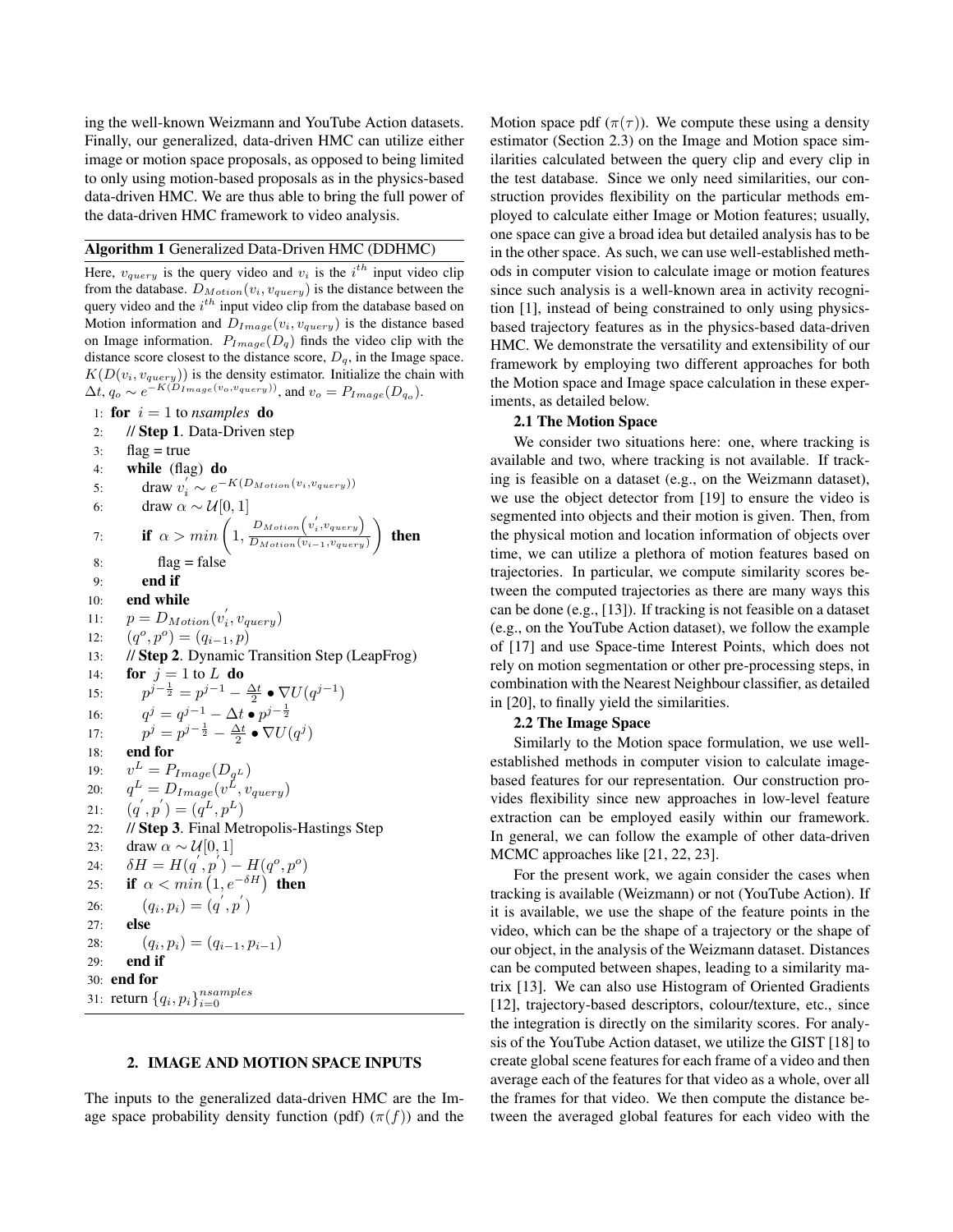query and use that to determine the similarity by employing a Bag of Words [24] model with a k-means classifier.

## 2.3 Proposal Distribution Formulation

We then cast the similarity scores from our Motion and Image spaces as a Gibbs proposal distribution since any distribution that is nowhere zero can be put in a canonical (Gibbs) distribution form [10, 25]. In order to estimate the distribution for the similarity scores, we follow [11] and use standard Kernel Density Estimation (KDE) [26]:

$$
K(D) = \frac{1}{nh} \sum_{i=1}^{n} K_{eff} \left( \frac{D - d_i}{h} \right)
$$
  
with  $K_{eff}(D) = (2\pi)^{-\frac{1}{2}} e^{-\frac{D^2}{2}}$  and  $d_i \in (D - h, D + h]$  (1)

where  $D$  is the distance measure between two tracks and  $h$ is the bandwidth, which is set using k-Nearest Neighbour, as described in [26].

### 3. OVERVIEW OF THE GENERALIZED DDHMC

Starting with a query video clip and a database of test clips, we first analzye each test clip against the query clip using both image and motion analysis, resulting in similarity distributions for both the image and the motion space, as described in Section 2. We then convert these similarities to probability distribution functions as shown in Section 2.3.

Once we have the distributions for both image and motion evaluation, we are ready to provide the input to the full generalized data-driven HMC algorithm, as shown in Algorithm 1. We create the initial position variable,  $q<sub>o</sub>$ , by sampling from the Image space, which we subsequently confirm in the Motion space (we could just as well get the initial sample from the Motion space, in which case we would then confirm in the Image space). This  $q<sub>o</sub>$  is exactly what we use to find the initial video clip,  $v<sub>o</sub>$ , and we send both of them into Step 1, below. The  $q_i$  thus become the Image-based proposals we try to confirm using the generalized data-driven HMC framework.

Like the physics-based, data-driven HMC, our integration affords a hierarchical classification scheme in which the datadriven proposal does an initial, gross classification not possible in the traditional HMC. However, unlike the physicsbased, data-driven HMC, we do not need to create ad hoc "Acceptance" or "Proposal/Guide" Hamiltonians and do not require physics-based features from tracks as pre-requisites.

#### 4. EXPERIMENTS

We conduct experiments on the Weizmann, YouTube Action, and Berkeley Segmentation datasets to demonstrate how the integration afforded by the generalized data-driven HMC outperforms the physics-based data-driven HMC, the Traditional HMC, and the state of the art. Also, like the physics-based approach, the generalized data-driven HMC helps reduce the



Fig. 1. Differences for each YouTube dataset activity between [27] and the Generalized Data-Driven HMC showing average improvement of 4.1%.



Fig. 2. Similarity matrices using the Weizmann dataset for a) Traditional HMC Integration [10], b) Physics-Based Data-Driven HMC Integration [11], and c) Generalized Data-Driven HMC Integration.

search space using the data-driven portion, as well as the hierarchical scheme for recognition. We also utilize these datasets to show the flexibility of the generalized data-driven HMC framework to accomodate any method to compute the Image and Motion features by considering the case when tracking is available (Weizmann), as well as when it is not (YouTube Action and Berkeley Segmentation), as detailed in Section 2.

#### 4.1 Integration on the Weizmann Dataset

The Weizmann dataset [28] consists of a database of 90 low-resolution (180 x 144, deinterlaced 50 fps) video sequences showing nine different people, each performing 10 natural actions. In Figure 2, we compare similarity matrices using the Weizmann dataset for a) the Traditional HMC, b) the Physics-Based Data-Driven HMC, c) and the Generalized Data-Driven HMC Integration. The rows and columns represent 10 activities by people and are organized according to activity. The plots show the clarification of matches using the different methods: in (a), the Traditional HMC tends to have no discernible pattern of matching; in (b), the Physics-Based Data-Driven HMC tends to do a little finer granularity of classification; but (c) the Generalized Data-Driven HMC shows finest granularity and distinction of matches and classification. As in the approach of [29], the comparison to Weizmann is not intended to show absolute improvement, as that has already been shown to be maximized by other methods, but to show relative improvement over other methods on a common dataset; i.e., to show the improvement in previously poorly performing methods when fused via our Generalized Data-Driven HMC. In addition, the Generalized Data-Driven HMC provided a 23% improvement in accuracy over the Physics-Based Data-Driven HMC.

4.2 Integration on the YouTube Action Dataset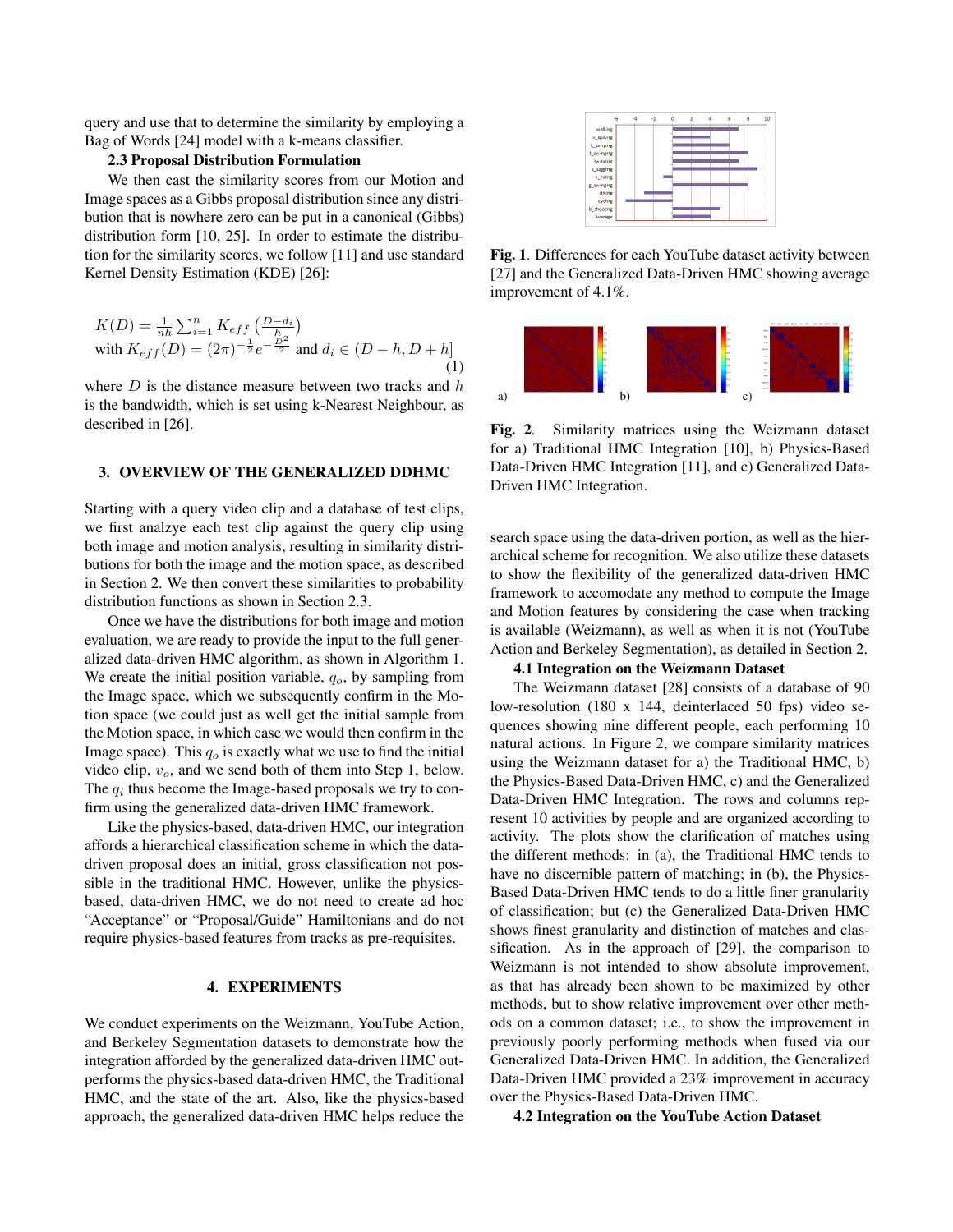

Fig. 3. (a) Input Motion similarity distributions; (b) Input Image and (c) Precision/Recall curves of the Integration via the Generalized Data-Driven HMC: averages of query examples' Precision/Recall curves (for each class).

We also look at the YouTube Action dataset [27]. The YouTube Action dataset contains 11 action categories and is very challenging due to large variations in camera motion, object appearance and pose, object scale, viewpoint, etc. Finally, with the YouTube Action Dataset, similar to the performance on Weizmann, we see the Generalized Data-Driven HMC is able to identify the main activity without confusing it with any other activity and that the image method narrows in on the general class while the motion method achieves the final categorization of the hierarchical search. We show precision recall curves, and the input similarity matrices, for the YouTube Action analysis in Figure 3, in which we used GIST plus Bag of Words for the Image method and STIP plus SVM for the Motion analysis, as detailed in Section 2. The precision recall curves are the averages of query examples' precision recall curves (for each class). We computed these for each of the 11 classes with 10 examples from each single class. For each of the 10 examples, we computed matching with each of the 11 classes and then averaged these precision recall values.

In these experiments, we have just used the basic STIP features since specialized feature sets is not the focus of this work. Also, these results should not be compared to absolute recognition scores, but rather as the gain over the image-based approach and the pruning of the search space in our hierarchical approach. In addition, we also compared it to the original implementation on the YouTube dataset [27] and, based upon our implementation of their methodology using approximately 400 cuboids and between 6,000-11,000 static features from each video without pruning, achieved an average improvement of 4.1% as shown in Figure 1, which is comparable to the improvement in [29]. The Generalized Data-Driven HMC outperformed in most categories except h\_riding, diving, and cycling where the contribution from the input motion similarity was especially poor. And, as previously mentioned, the Physics-Based Data-Driven HMC [11] could not even be applied to this dataset.

## 4.3 Comparison to State-of-the-Art

We also compared our method to state of the art sampling methods like MCMC [30], Reversible Jump MCMC (RJM-CMC) [31], and HMC [10]; in order to compare to previously published methods and show the wide range of the General-

| <b>Method</b>          | <b>F-Measure</b> |
|------------------------|------------------|
| Ours                   | 0.61             |
| RJMCMC <sup>[31]</sup> | 0.57             |
| <b>JSEG</b> [32]       | 0.56             |
| <b>HMC</b> [10]        | 0.41             |
| <b>MCMC</b> [30]       | 0.34             |

Table 1. Comparison of Generalized Data-Driven HMC ("Ours") to previously published sampling methods.

ized Data-Driven HMC over the Phyiscs-Based Data-Driven HMC, we use the well-known problem of segmentation of colour images and compare to [31, 32, 30, 10] in Table 1. Following the example of [31], we also utilized the Berkeley Segmentation Dataset [33]. The Generalized Data-Driven HMC outperforms them and, once again, the Physics-Based Data-Driven HMC [11] could not even be used here.

These dataset results show the potential for wide applicability of the Generalized Data-Driven HMC framework to many different modalities, in addition to significantly reducing the search space in video database search problems. Since activity search in video is becoming a very important problem, we expect the Generalized Data-Driven HMC to be an important contribution in this direction.

## 5. CONCLUSION

We presented a Generalized Data-Driven HMC (DDHMC) that extends the Physics-Based Data-Driven HMC to no longer require ad hoc Guide Hamiltonians or physics-based track information. This generalization beyond its reliance on only physics-based, heuristic features allows our Generalized DDHMC to be used with or without a tracker, overcoming a significant limitation of the physics-based approach, as well as being extensible to utilizing any pre-existing image- or motion-based method. We demonstrated the generalizability of our framework by considering situations when tracking is available and when it is not available. Our generalized framework allows the HMC to be applied to a vast variety of situations which were not possible with the Traditional HMC or the Physics-Based Data-Driven HMC and extends the Data-Driven HMC to any general stochastic problem, thus giving the ability to use the Data-Driven HMC as a fusion methodology for general stochastic problems.

### 6. REFERENCES

- [1] P. Turaga, R. Chellappa, V. S. Subrahmanian, and O. Udrea, "Machine recognition of human activities: A survey," *CSVT*, 2008.
- [2] J.K. Aggarwal and M.S. Ryoo, "Human activity analysis: A review," *ACM Computing Surveys*, 2012.